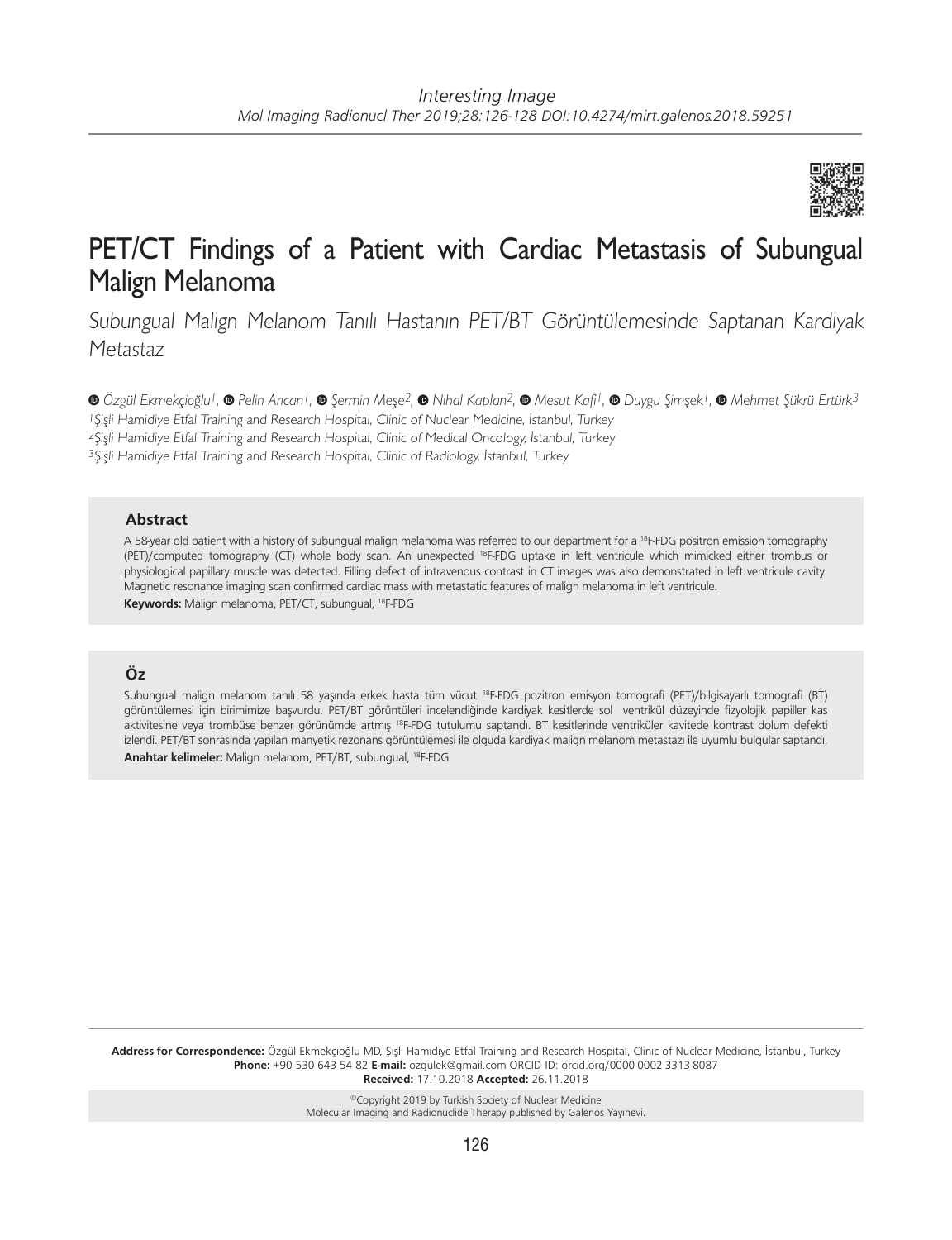

Figure 1. A 58-year old patient with a history of malign melanoma was referred to our PET/CT department for re-staging. Patient was initially diagnosed with excisional biopsy from the nail bed of his first left toe 4 years ago. Inguinal lymph node biopsy revealed negative for metastases at the time of diagnosis. Metastatic lymph nodes were detected in left inguinal region which was confirmed with biopsy 3 years later. Patient was under immunotherapy and had no symptoms either in the control or in the day of scan.

PET/CT scan demonstrated increased cardiac (<sup>18</sup>F-FDG) 18-fluoro-deoxy-glucose uptake in left ventricule (A). CT images revealed filling defect of the intravenous contrast in left ventricular cavity which was suggestive of a lesion or a benign pathology like papillary muscle hypertrophy (B). MRI scan showed T1 hyperintensity with gadolinium enhancement in late phase of contrast giving process, 4x3 cm sized T2 hypointensity compatible with melanoma metastasis starting from papillary muscle in apical region, infiltrating through myocardium and extending to pericardium (C, D). Biopsy could not be performed from cardiac mass due to high mortality risk of the patient.

Cardiac masses are mostly originated from metastatic spread. Lung cancer, breast cancer and non-hodgkin lymphoma are the most common origins for cardiac metastases (1,2). Malign melanoma has also high potential to metastasize especially to lungs, liver and bones. However, cardiac metastases from melanoma are oftenly detected in autopsy series rather than detected with clinical presentation (3). <sup>18</sup>F-FDG uptake could vary in cardiac tissue and it is usually shown to be helpful in differentiating benign lesions from malignancy (4). In addition to this high uptake in myocardium and the left ventricule can be observed physiologically in <sup>18</sup>F-FDG PET images (5). Papillary muscle hypertrophy or trombus in ventriculary cavity could show increased <sup>18</sup>F-FDG uptake in PET images (6,7). As seen in our case, cardiac uptake should be checked carefully to differentiate physiological uptake which could be normally seen in cardiac tissue. Diversely, intravenous contrast is not routinely used in every PET/CT scan protocol. It has been proven to be helpful in identifying pathologic changes in organs with normal findings in unenhanced CT (8). Our images also demonstrated the usage of intravenous contrast with the filling defect seen in left ventricular cavity.